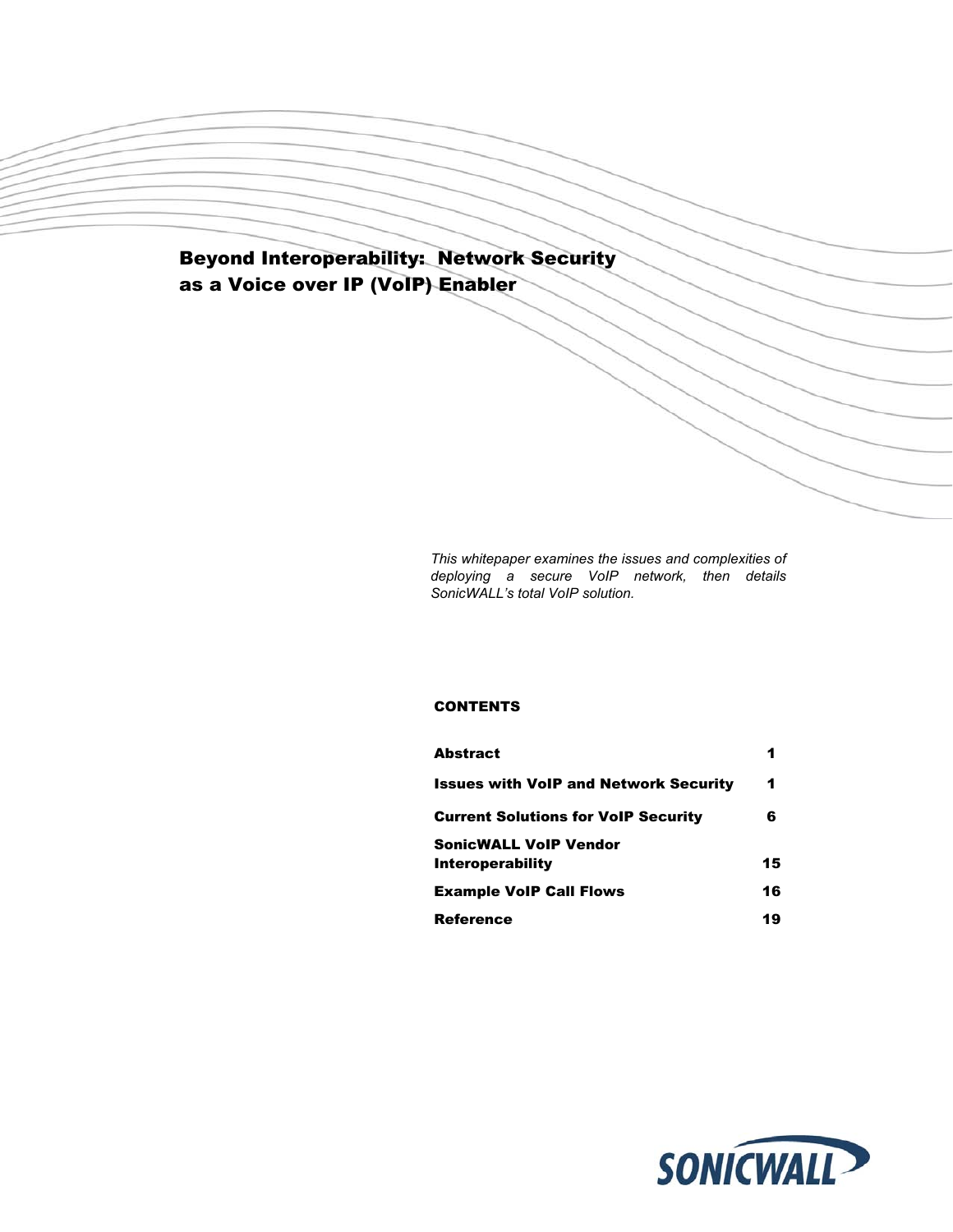## **Abstract**

Companies implementing Voice over IP (VoIP) technologies in an effort to cut communications costs should not overlook the security risks associated with a converged voice and data network. Tempted by the benefits of lower phone bills, centralized management and rapid deployment, the critical areas of VoIP security and network integrity are often neglected.

There are numerous threat targets to consider in a VoIP network—the call servers and their operating systems, the phones and their software, and even the phone calls themselves are vulnerable.

This whitepaper examines the issues and complexities of deploying a secure VoIP network, and then details SonicWALL's total VoIP solution, featuring SonicWALL's innovative stateful packet transformation technology.

## Issues with VoIP and Network Security

The traditional role of the firewall\* in a VoIP network is undergoing a radical evolution. In the past, the primary role of the firewall was simply to behave well in the VoIP environment. Where VoIP relies on predictable, static availability of IP-based resources across the Internet, the firewall's network address translation (NAT) functionality inherently breaks the VoIP network. Through 'pin-holing' and other techniques, security vendors have found ways to largely interoperate with VoIP infrastructures.

As network-based threats have become more sophisticated, however, the role of the firewall has evolved from 'behaving nicely' in a VoIP environment to fully enabling and protecting the complete infrastructure. From end-user devices such as IP-based phones, soft-phones and wireless communications devices, to infrastructure equipment such as H.323 Gatekeepers and SIP Proxy Servers, there is a tremendous amount of exposure in an organization-wide VoIP deployment. From simple denial of service (DoS) attacks aimed at limiting availability to the IP-based voice infrastructure, to full-blown application-layer attacks targeting the VoIP protocols themselves, the threats are very real…and growing.

For any successful VoIP implementation, three key factors must be considered:

- VoIP security
- VoIP network interoperability and protocol support
- VoIP vendor interoperability

The following sections describe these areas.

*\*For this paper, we use the word "firewall" to describe any security device that provides a perimeter security*  function for VoIP. In reality, modern security devices have transcended the stateful inspection firewall, and *now feature deep packet inspection technologies that significantly enhance their capabilities.*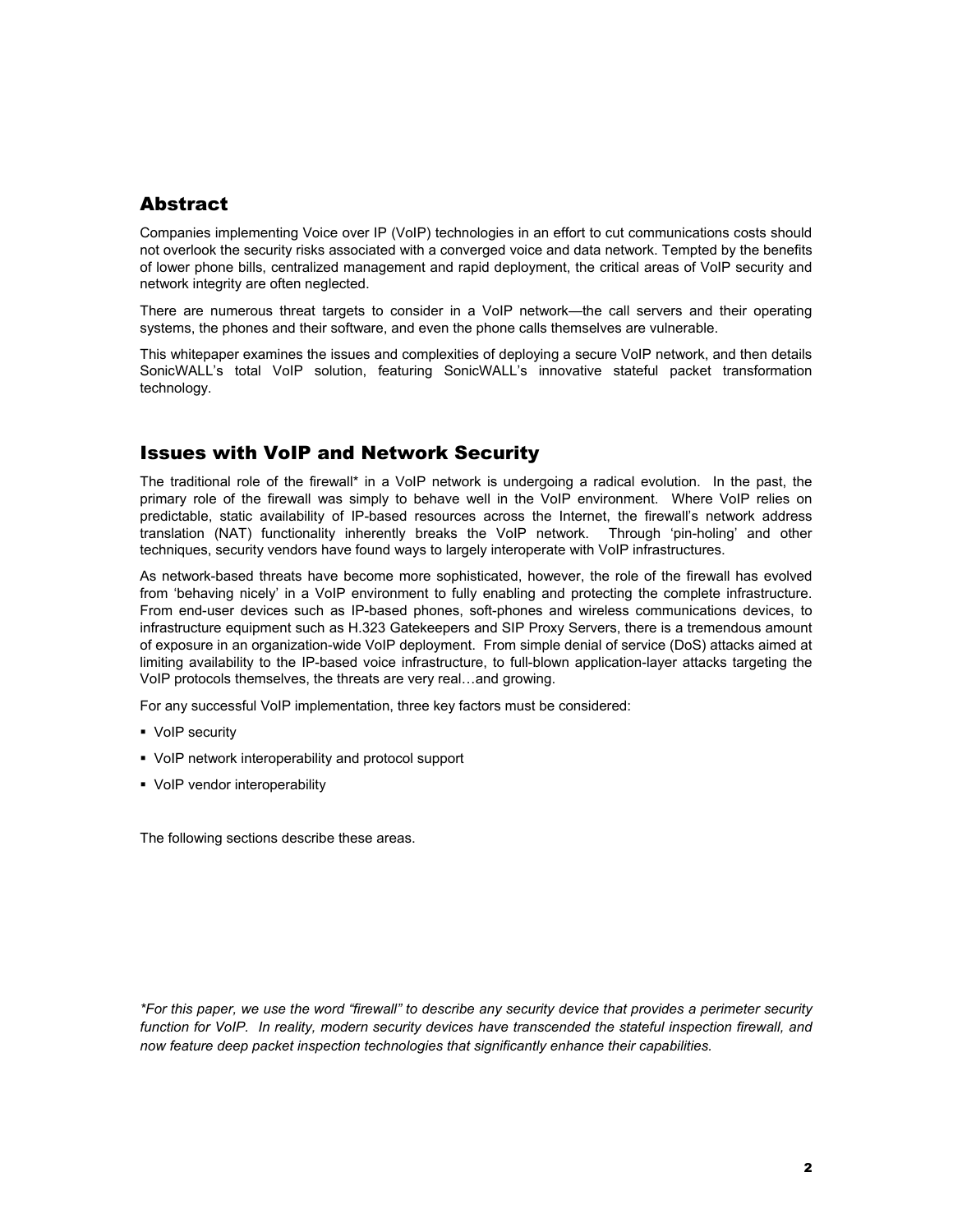### VoIP security

VoIP security encompasses many areas, but the major factors that must be considered in any deployment are Access, Availability and Implementation.

#### *Access*

VoIP calls are vulnerable to threats such as session hijacking and 'man-in-the-middle' attacks. Without proper safeguards, an attacker could intercept a VoIP call and modify the call parameters/addresses. This would open the call up for spoofing, identity theft, call redirection and other attacks.

Even without modifying VoIP packets, attackers may be able to eavesdrop on telephone conversations being carried over a VoIP network. If VoIP packets are traveling unprotected over the Internet, they provide attackers the opportunity to access the information they carry.

With a standard public switched telephone network (PSTN) connection, intercepting conversations requires physical access to telephone lines or access to the private branch exchange (PBX). Voice/data networks, which typically use the public Internet and the TCP/IP protocol stack, do not provide the same 'physical wire' security as telephone lines. By gaining access and monitoring network traffic at certain parts on a network infrastructure (such as to/from a VoIP gateway), an attacker could capture and reassemble VoIP packets. Publicly available tools such as Vomit (http://vomit.xtdnet.nl/) can be used to convert these packets into a .wav file, allowing an attacker to eavesdrop, or even record and replay conversations.

#### *Availability*

The availability of a VoIP network is also a major concern. PSTN availability has reached 99.999% attackers would need physical access to telephone exchanges or cut phone lines to create any impact. However, a simple DoS attack aimed at key points of an unprotected VoIP network would disrupt, or worse cripple, voice and data communications.

VoIP networks are especially susceptible to DoS attacks such as:

• Malformed request DoS

Carefully crafted protocol requests can be used to exploit a known vulnerability resulting in a partial or complete loss of service. These may be used not only to crash the target but also to gain control over it.

• DoS on media

VoIP media is carried within Real-Time Protocol (RTP) packets, and is vulnerable to any attack that congests the network or slows the ability of an end device (phone or gateway) to process the packets in real time.

An attacker who has access to the portion of the network where media is present simply needs to inject large numbers of media packets or high Quality of Service (QoS) packets, which will contend with the legitimate media packets.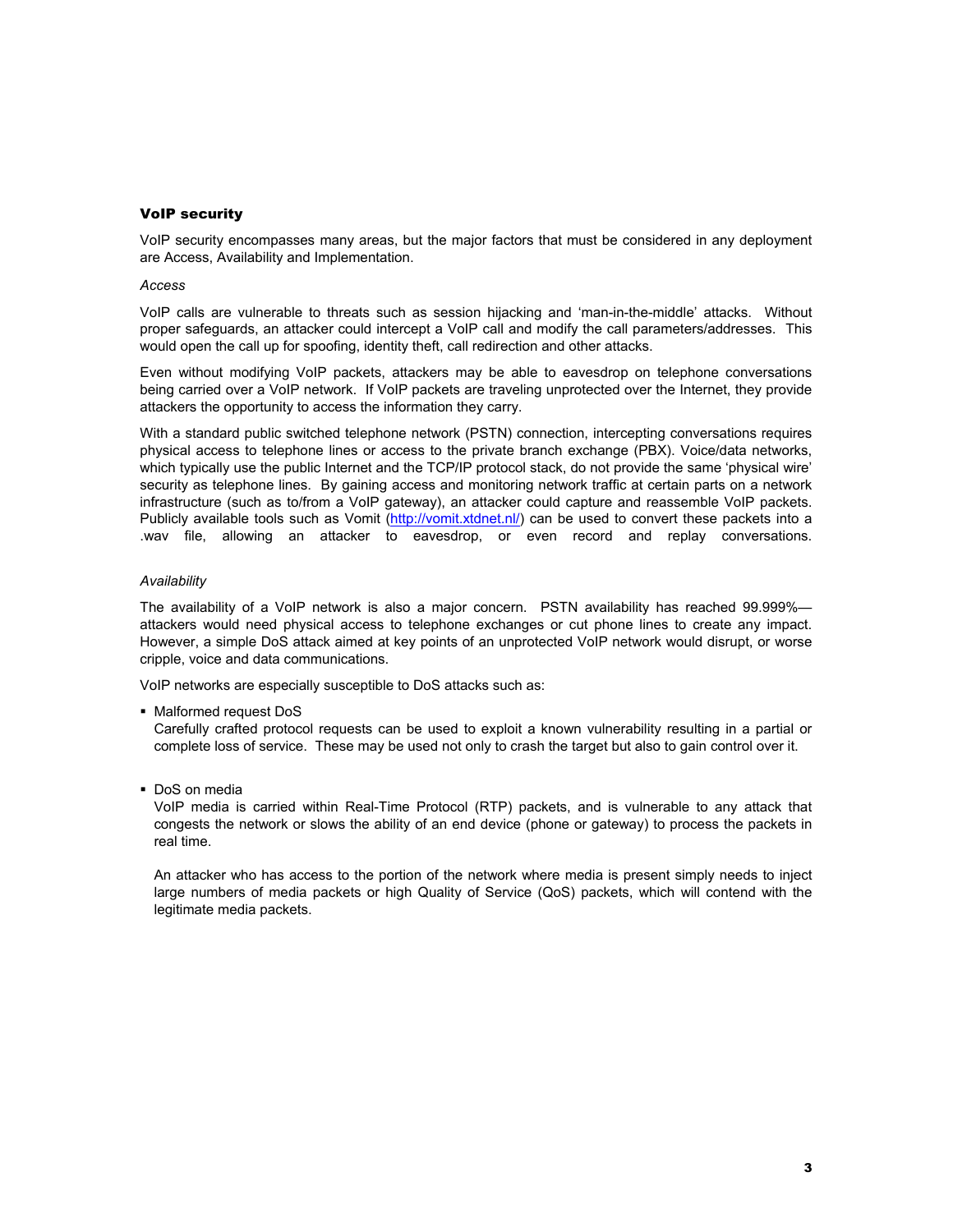Load-based DoS

A DoS attack does not necessarily need to use malformed packets to achieve its goal. Flooding a target with legitimate requests can easily overwhelm a poorly designed system.

Even without an actual VoIP request, a DoS attack such as TCP SYN Flood can prevent a device from being able to accept calls for long periods of time.

#### *Implementation Problems*

VoIP encompasses a large number of standards – such as Session Initiation Protocol (SIP), H.323, Media Gateway Control Protocol (MGCP) and H.248. These are complex standards that leave the door open for bugs within the software implementation. With the PSTN, telephones are simply 'dumb terminals' – all the logic and intelligence resides within the PBX. There is not a lot that an attacker can do to disrupt access to the PSTN network.

However with VoIP, the same types of bugs and exploits that hamper every operating system and application available today also apply to VoIP equipment. Remember that many of today's VoIP call servers and gateway devices are built on vulnerable Windows and Linux operating systems. One has to only look at the CERT advisories that have been issued for H.323 [CERT-H.323] or SIP [CERT-SIP] to see the large number of vulnerabilities that have been found and the dozens of vendors affected by them.

#### VoIP network interoperability and protocol support

VoIP is more complicated than a standard TCP/UDP-based application. Because of the complexities of VoIP signaling and protocols, as well as inconsistencies that are introduced when a firewall modifies source address and source port information with NAT, it is difficult for VoIP to effectively traverse a firewall. Here are a few of the reasons why.

- VoIP operates using two sets of protocols signaling (between the client and VoIP Server) and media (between the clients). Port/IP address pairs used by the media protocols (RTP/RTCP) for each session are negotiated dynamically by the signaling protocols. Firewalls need to dynamically track and maintain this information, securely opening selected ports for the sessions and closing them at the appropriate time.
- Multiple media ports are dynamically negotiated through the signaling session; negotiations of the media ports are contained in the payload of the signaling protocols (IP address and port information). Firewalls need to deep-inspect each packet to acquire the information and dynamically maintain the sessions, thus demanding extra firewall processing.
- Source and destination IP addresses are embedded within the VoIP signaling packets. A firewall supporting NAT translates IP addresses and ports at the IP header level for packets. Worse still, fully symmetric NAT-firewalls adjust their NAT bindings frequently, and may arbitrarily close the pinholes that allow inbound packets to pass into the network they protect, eliminating the service provider's ability to send inbound calls to the customer.

To effectively support VoIP it is necessary for a NAT firewall to perform deep packet inspection and transformation of embedded IP addresses and port information as the packets traverse the firewall.

 Firewalls need to process the signaling protocol suites which consist of different formats of messages used by different VoIP systems. Just because two vendors use the same protocol suite does not necessarily mean they will interoperate.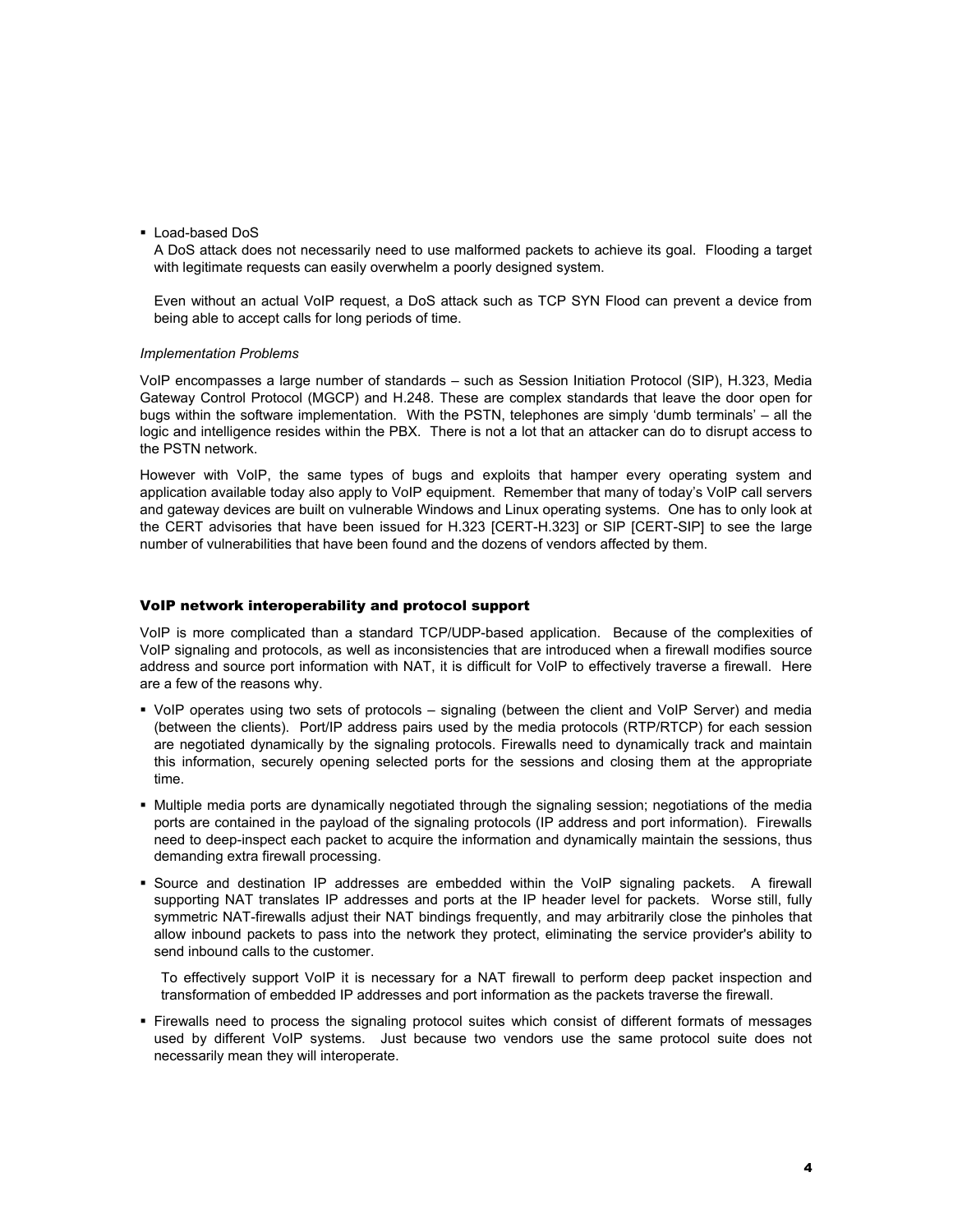### VoIP vendor interoperability

Some VoIP vendors have slightly different implementations of the standard VoIP protocols based on RFCs, not all of which are compatible. Furthermore, some vendors implement "standard-compatible" proprietary VoIP protocols. Because of this, it is important for the firewall to interoperate with as wide a range of VoIP end devices and call servers as possible.

In the end, it is the responsibility of the individual vendors to ensure they are compatible with each others' devices. SonicWALL spends a tremendous amount of time and effort in this area. A partial list of devices that SonicWALL interoperates with is listed later in this document.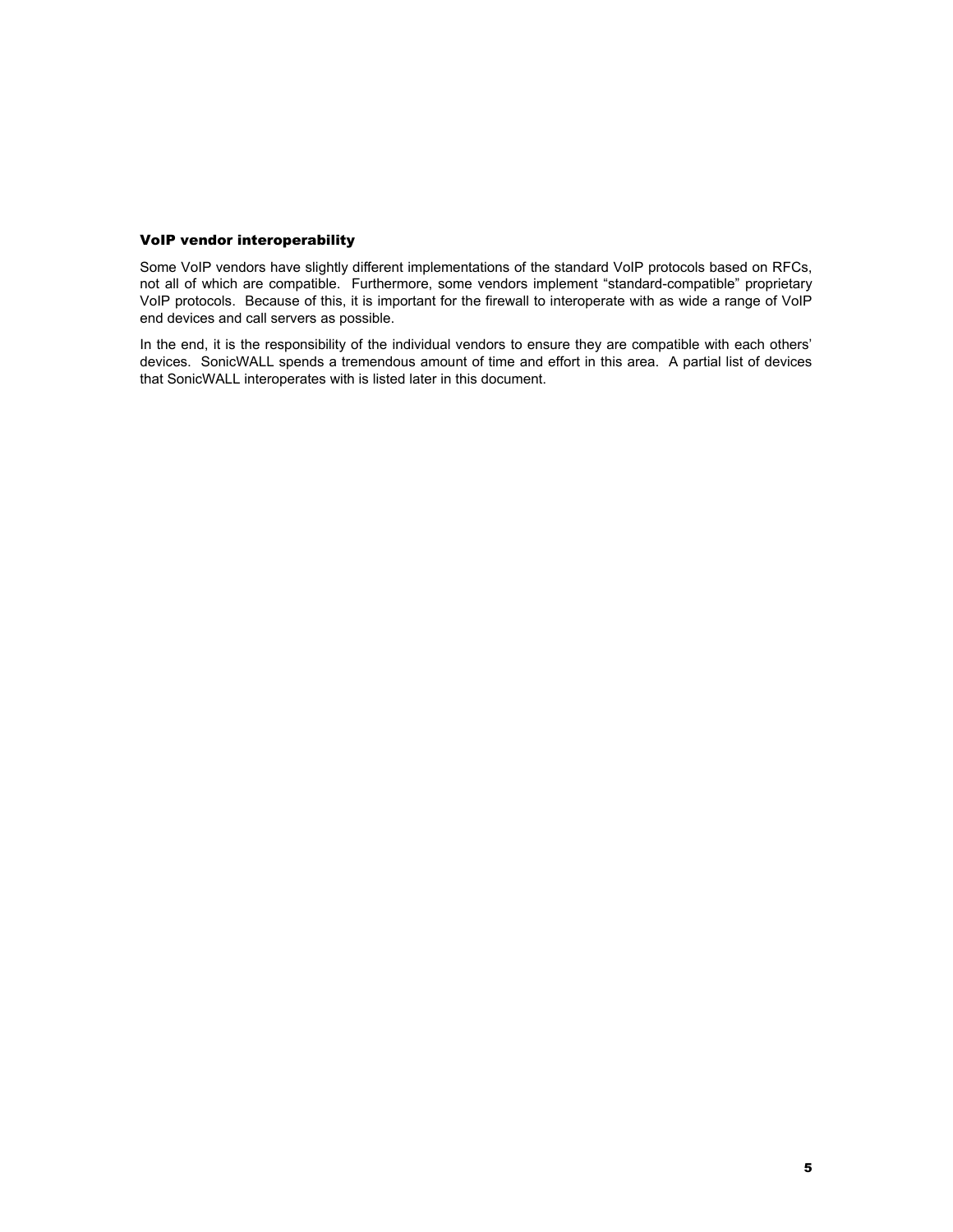# Current Solutions for VoIP Security

There are many approaches for securing the VoIP infrastructure. The following table provides a summary of the major approaches.

| Solution                                        | Advantages                                                                                      | <b>Disadvantages</b>                                                                                                                                                                     |
|-------------------------------------------------|-------------------------------------------------------------------------------------------------|------------------------------------------------------------------------------------------------------------------------------------------------------------------------------------------|
| No Firewall                                     | Does not affect IP voice and video<br>applications                                              | • No network security at all                                                                                                                                                             |
| (or VoIP unaware<br>firewall)                   |                                                                                                 | • Endpoints need public IP address                                                                                                                                                       |
|                                                 |                                                                                                 | • Endpoints accessible by anyone                                                                                                                                                         |
| <b>NAT Traversal</b><br>solutions that 'bypass' | • No firewall upgrade/change needed                                                             | - No/limited network security on 'open' ports-VoIP<br>devices still exposed                                                                                                              |
| the firewall (such as<br>STUN [IETF-STUN])      |                                                                                                 | - Will not work through symmetric NAT [IETF-<br><b>TURNI</b>                                                                                                                             |
|                                                 |                                                                                                 | • Works only for UDP-will not support H.323 or<br>SIP over TCP                                                                                                                           |
|                                                 |                                                                                                 | • RTCP may not work (as the port number it uses is<br>tightly-coupled to that used for RTP)                                                                                              |
| Session Border                                  | • No firewall upgrade/change needed                                                             | - Limited-term solution [NWFUSION-SBC]                                                                                                                                                   |
| Controllers                                     |                                                                                                 | • Primarily designed for service providers                                                                                                                                               |
|                                                 |                                                                                                 | Additional administrative overhead—another 'box'<br>to manage                                                                                                                            |
|                                                 |                                                                                                 | • May require client software to be installed on each<br>network-becoming bottleneck/introducing jitter<br>as VoIP endpoints must direct all traffic (signaling<br>and media) through it |
|                                                 |                                                                                                 | • Centralized approaches means carrier<br>responsible for VoIP security-no longer under<br>company control                                                                               |
| Full VoIP Proxy                                 | • No firewall upgrade/change needed                                                             | • Proxy is still exposed to attack                                                                                                                                                       |
|                                                 |                                                                                                 | • Separate proxy may be needed for each VoIP<br>protocol                                                                                                                                 |
|                                                 |                                                                                                 | • Proxy needed behind each firewall                                                                                                                                                      |
|                                                 |                                                                                                 | • May need to deploy in pairs for high availability                                                                                                                                      |
|                                                 |                                                                                                 | Adds additional latency and can become<br>bottleneck or introduce jitter                                                                                                                 |
| SonicWALL Stateful                              | • Protects signaling and media                                                                  | Not supported on previous generation firewalls<br>۰.                                                                                                                                     |
| <b>Packet Transformation</b>                    | • Ease of use-'plug and protect'<br>technology                                                  |                                                                                                                                                                                          |
|                                                 | • No additional equipment required—uses<br>existing 'current' generation SonicWALL<br>firewalls |                                                                                                                                                                                          |
|                                                 | Supports multiple VoIP protocols                                                                |                                                                                                                                                                                          |
|                                                 | • Multi-vendor VoIP device interoperability                                                     |                                                                                                                                                                                          |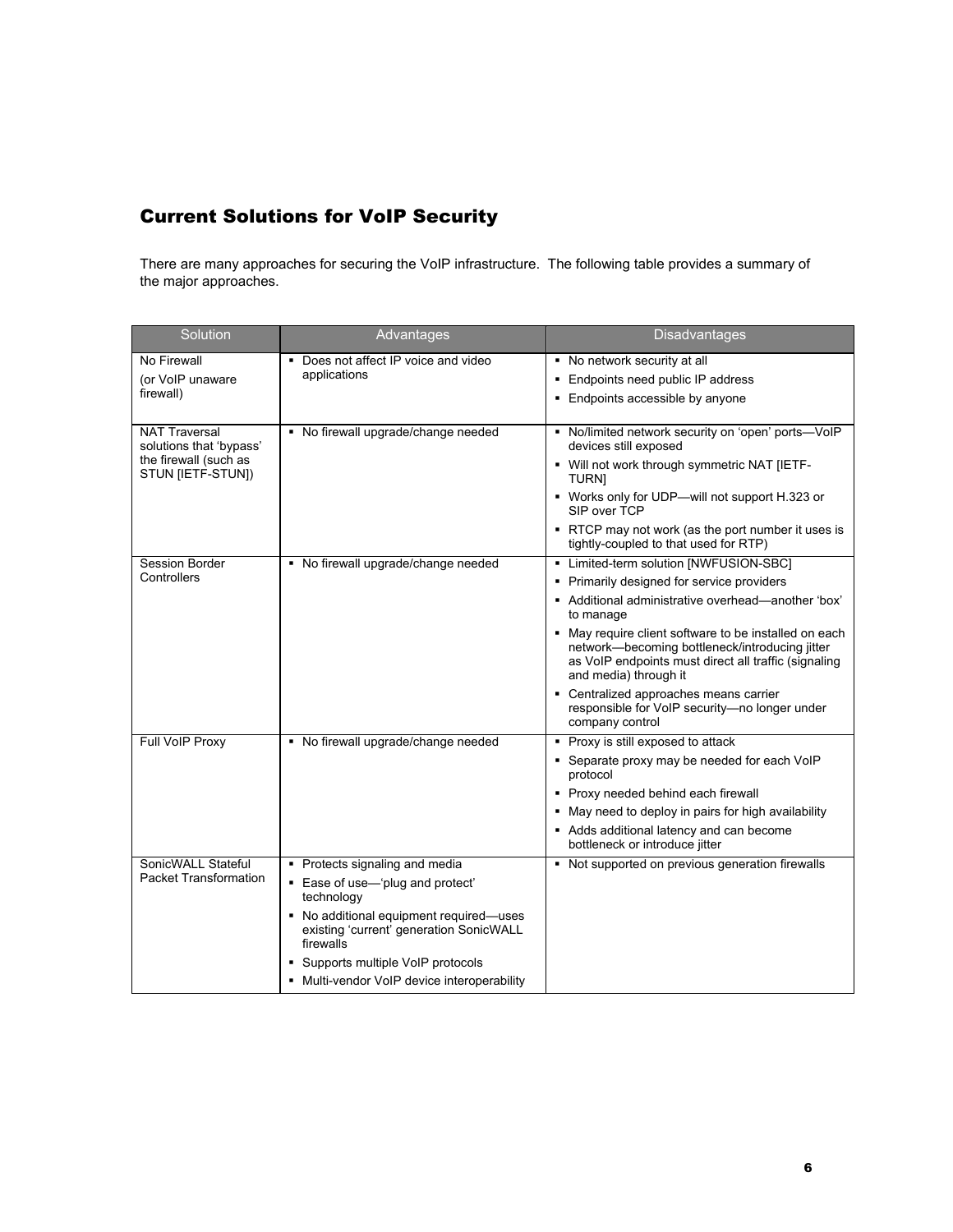#### The SonicWALL Approach

SonicWALL provides a complete solution for VoIP that offers unparalleled levels of security for the VoIP infrastructure, standards-based VoIP compatibility, and interoperability with many of the world's leading VoIP gateway and communications devices.

All SonicWALL TZ 170 and PRO Series (Gen 4) security appliances feature the same comprehensive level of VoIP security as described in this paper. This is important because the overall integrity of the VoIP network is only as good as the weakest link, necessitating the highest levels of protection…even at the home office and on personal communications devices.

SonicWALL security appliances featuring either SonicOS Standard or Enhanced firmware have built-in VoIP capabilities. With SonicOS Enhanced, the user gets additional call monitoring and reporting functionality, as well as more comprehensive QoS support (e.g., inbound bandwidth management).



Figure 1 SonicWALL VoIP Approach

The following capabilities, which are detailed in the following sections of this paper, comprise the core of the SonicWALL VoIP implementation:

- Stateful packet inspection and transformation during the entire lifetime of a VoIP call:
	- o Call registration
	- o Call setup/teardown
	- o Media exchange
- **Security**
- o VoIP intrusion prevention, anti-virus, content filtering
- o VoIP over WLAN, with full threat prevention capabilities
- o Detection and discarding malformed packets
- o Enforce 'closed' VoIP network—prevent unauthorized calls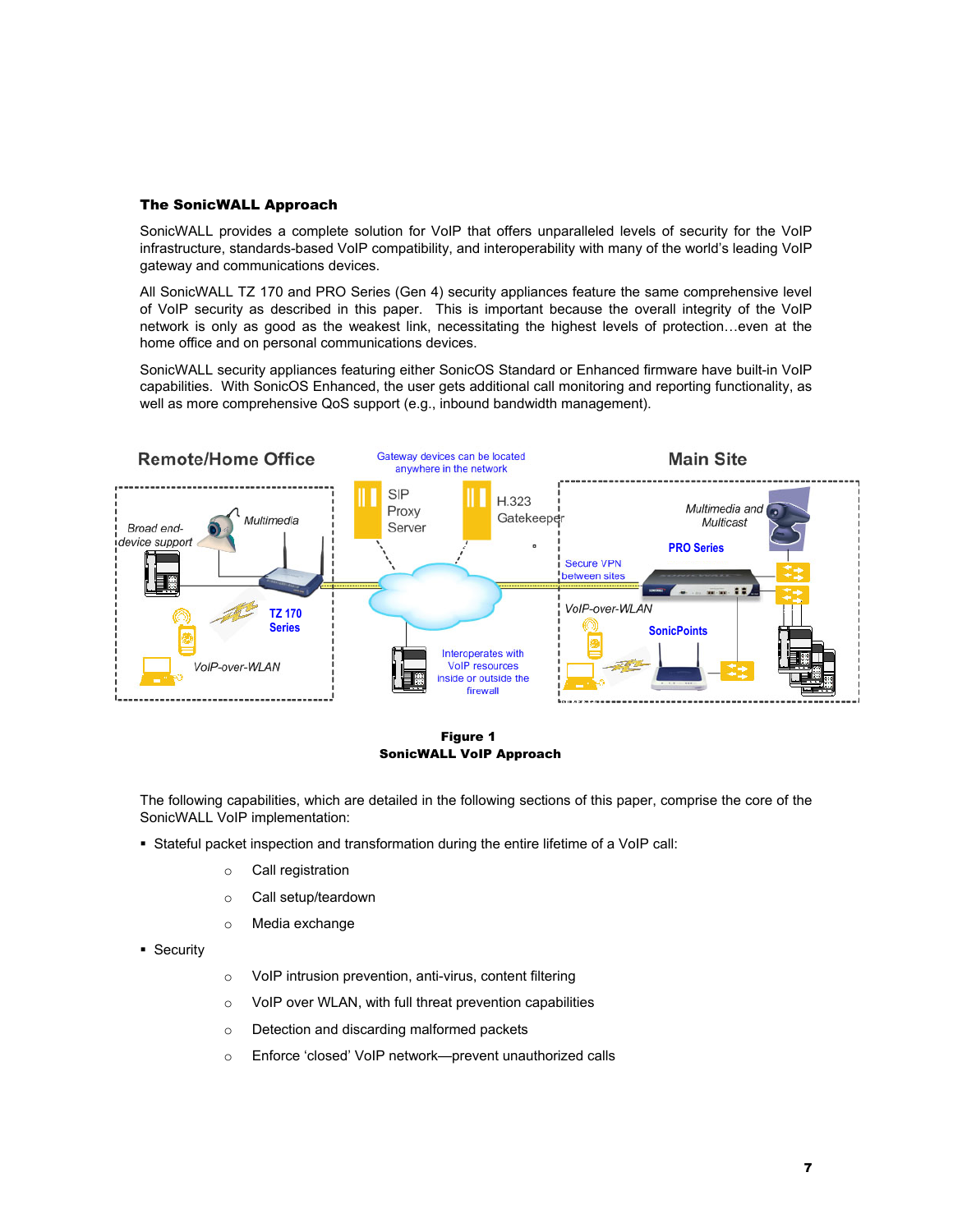- **Architecture** 
	- o Support for streaming media and multicast applications
	- o Any mix of devices can be located in ANY zone (H.323 and SIP endpoints, H.323 gatekeeper, H.323 multipoint control unit, SIP proxy and redirect server)
	- o Gatekeepers and proxies can be located anywhere in the network…even the DMZ
	- o Fully symmetric NAT
- **Extensive reporting** 
	- o Call tracking
	- o Logging 'abnormal' packets
	- o Troubleshooting and debugging simplified

#### SonicWALL VoIP security

SonicWALL's powerful deep inspection technology provides a flexible framework for inspecting and enforcing traffic at all points in the VoIP infrastructure.

#### *VoIP Servers and Endpoints*

• Traffic legitimacy

Stateful inspection of each and every VoIP signaling and media packet traversing the firewall ensures all traffic is legitimate. Packets that exploit implementation flaws, causing effects such as buffer overflows in the target device, are the weapons of choice for many attackers. SonicWALL is able to detect and discard malformed and invalid packets before ever reaching their intended target.

Application-layer protection for VoIP protocols

Full protection from application-level VoIP exploits through SonicWALL Intrusion Prevention Service (IPS). IPS integrates a configurable, ultra-high performance scanning engine with a dynamically updated and provisioned database of over 1,800 attack and vulnerability signatures to protect networks against even the most sophisticated Trojans and polymorphic threats. SonicWALL has extended its IPS signature database with a family of VoIP-specific signatures designed to prevent malicious traffic from reaching protected VoIP phones and servers.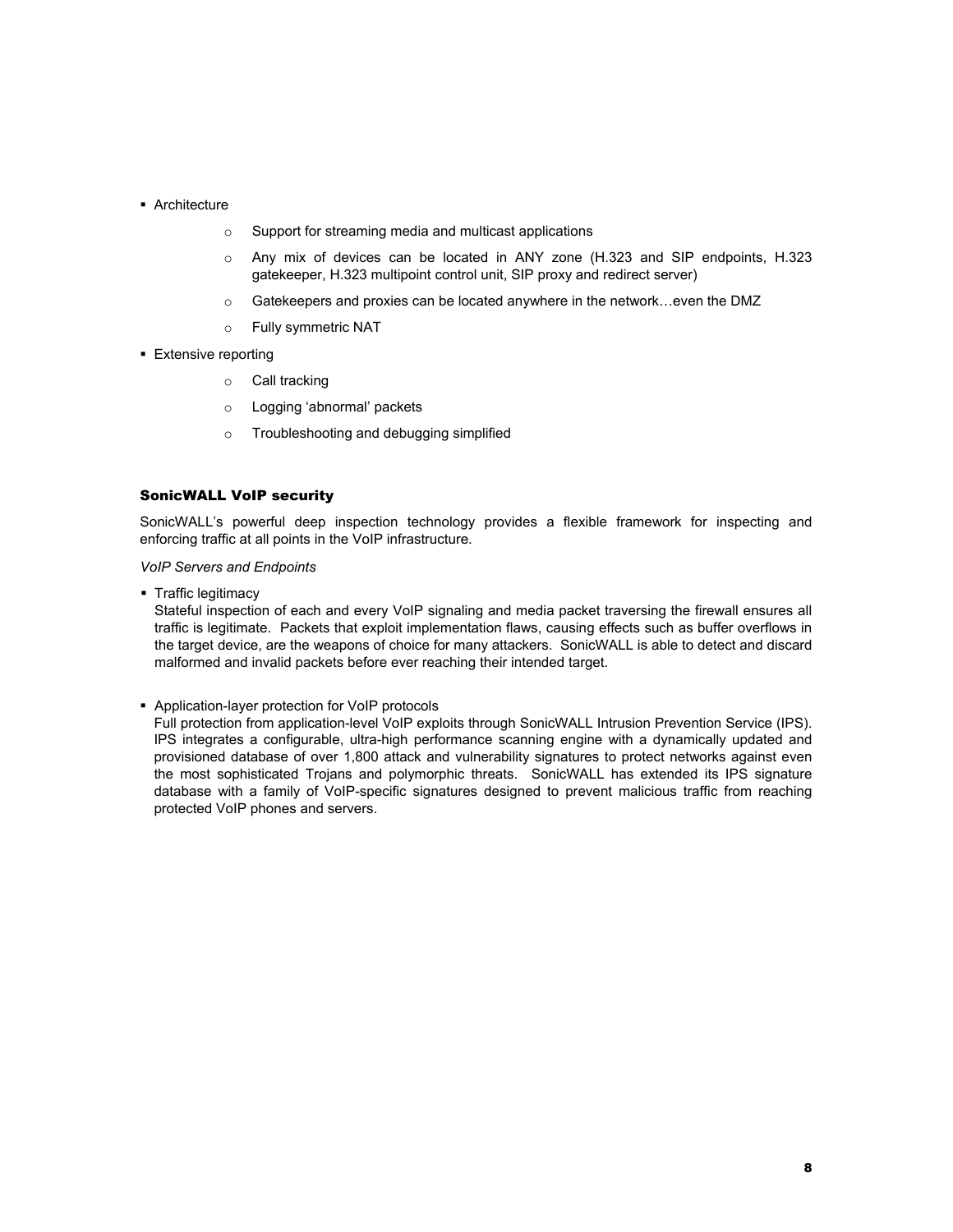| <b>Signature Groups</b><br><b>High Priority Attacks</b> |                                                         | <b>Prevent All</b>            |                                            |                                                               |
|---------------------------------------------------------|---------------------------------------------------------|-------------------------------|--------------------------------------------|---------------------------------------------------------------|
|                                                         |                                                         |                               | <b>Detect All</b>                          | <b>Log Redundancy Fi</b>                                      |
|                                                         |                                                         | $\triangledown$               | $\overline{\mathbf{v}}$                    | $\overline{0}$                                                |
| <b>Medium Priority Attacks</b>                          |                                                         | ☑                             | $\blacktriangledown$                       | $\mathbf{0}$                                                  |
|                                                         |                                                         |                               |                                            |                                                               |
| <b>Low Priority Attacks</b>                             |                                                         | П                             |                                            | 60                                                            |
| <b>Configure IPS Settings</b>                           |                                                         |                               |                                            |                                                               |
| Category: VoIP                                          | $\overline{\mathcal{A}}$<br>Priority: Low               | $\checkmark$                  | Items <sup>1</sup><br>Lookup Signature ID: | to 5 (of 5) $\mathbb{N}$ 4 $\triangleright$ $\mathbb{N}$<br>¥ |
| #                                                       | ID                                                      | Prevent                       | <b>Priority</b>                            | <b>Configure</b>                                              |
| <b>DoS ATTEMPT</b><br>$\mathbf{1}$                      | 1586                                                    |                               | Low                                        | $\gg$                                                         |
| $\overline{2}$<br>Malformed SIP Display-Name            | 1893                                                    |                               | Low.                                       | ≫                                                             |
| Malformed SIP To Col Overflow<br>3                      | 1895                                                    |                               | Low                                        | $\gg$                                                         |
| Malformed SIP To Space Overflow<br>4                    | 1896                                                    | v                             | Low                                        | ₩                                                             |
| Phone System Memory Contents Leak<br>5                  | 1892                                                    | V                             | Low                                        | ≫                                                             |
|                                                         | <b>IPS Policies</b><br>View Style:<br>Name <sup>7</sup> | Reset IPS Settings & Policies | Á<br>✅<br>v                                | $\blacktriangledown$<br><b>Detect</b>                         |



**DoS and DDoS attack protection** 

Prevention of DoS and DDoS attacks, such as the SYN Flood, Ping of Death, and LAND (IP) attack, which are designed to disable a network or service.

- o Validation of the packet sequence for VoIP signaling packets using TCP. Out of sequence and retransmitted packets beyond window are disallowed.
- o Using randomized TCP sequence numbers (generated by a cryptographic random number generator during connection setup) and validating the flow of data within each TCP session, replay and data insertion attacks are prevented.
- $\circ$  SYN Flood protection ensures that attackers cannot overwhelm a server by attempting to open many TCP/IP connections (which are never fully established—usually due to a spoofed source address).
- Stateful monitoring

Stateful monitoring ensures that packets, even though appearing valid in themselves, are appropriate for the current state of their associated VoIP connection.

SonicWALL Anti-Virus

SonicWALL Anti-Virus products protect soft-phone clients from virus-based threats, and auto-enforces virus definition DAT files. This dramatically reduces the time and costs associated with administering an antivirus policy throughout an entire network.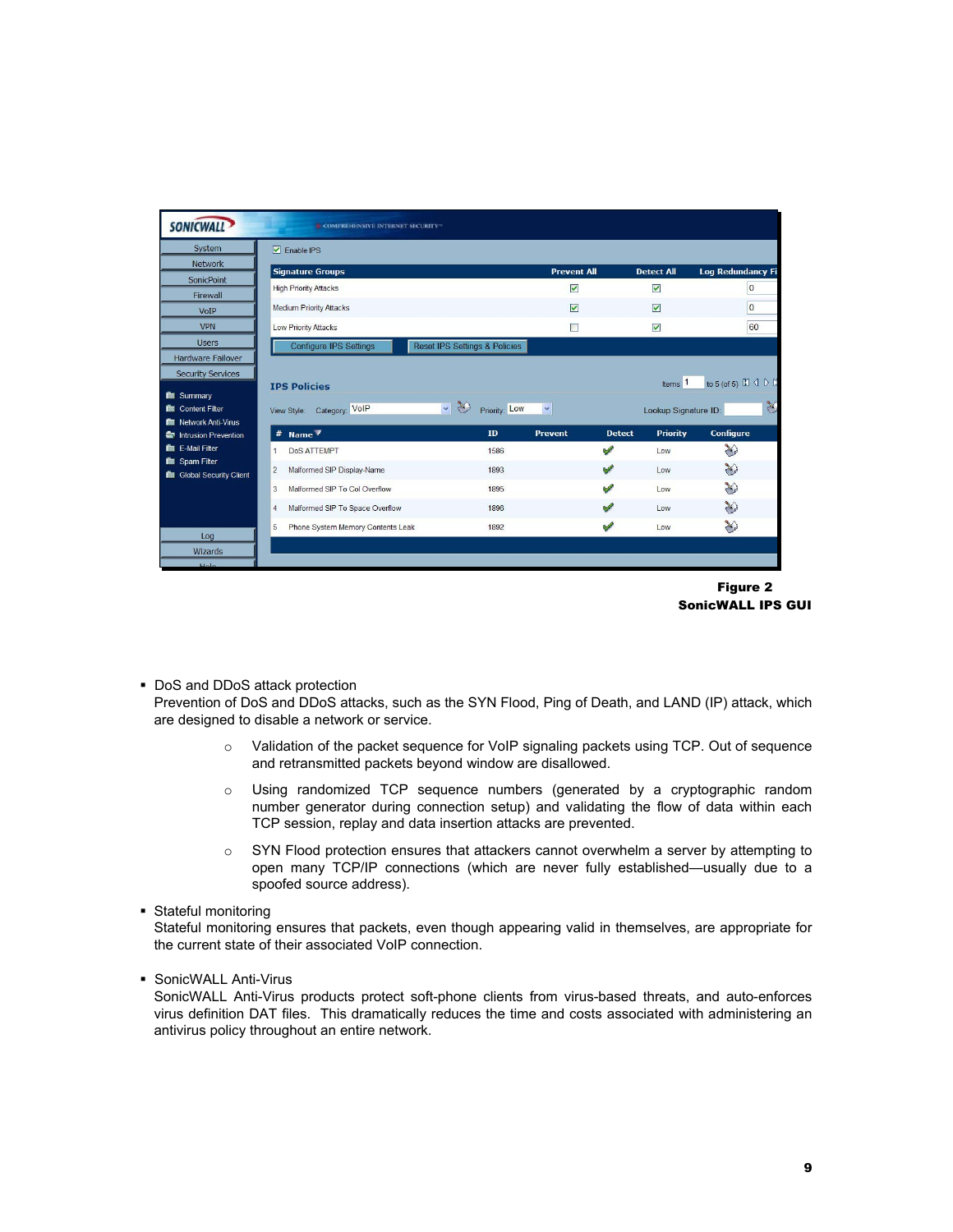#### *VoIP conversations*

- Seamless support of encrypted media A number of VoIP devices are capable of using encryption to protect the media exchange within a VoIP conversation from eavesdropping and replay.
- Strong authentication and encryption

SonicWALL's ICSA certified site-to-site and remote access IPSec VPNs provide cost-effective, reliable and secure remote access to network resources for remote users, telecommuters, and branch offices. When used in conjunction with a robust authentication service, it provides strong authentication of VPN users across the Internet using Public Key Infrastructure (PKI) and digital certificates.

For securing VoIP devices that do not support encrypted media, IPSec VPNs provide a complete solution for ensuring the privacy of VoIP calls.

#### *The VoIP network*

VoIP over Wireless LAN (WLAN)

SonicWALL extends complete VoIP security to attached wireless networks with its Distributed Wireless Solution. Whether using a TZ 170 Series appliance with built-in 802.11 wireless access, or a PRO Series appliance with SonicPoint 802.11a/b/g satellite access points, all of the security features and benefits provided to VoIP devices attached to a wired network behind a SonicWALL are also provided to VoIP devices using a wireless network.

- Availability and call quality through bandwidth management Bandwidth management (both ingress and egress) can be used to ensure that bandwidth remains available for time-sensitive VoIP traffic. By continually monitoring and managing the bandwidth available, SonicOS can ensure that VoIP devices have available bandwidth for calls.
- WAN redundancy and load balancing

WAN redundancy and load balancing allows for an interface to act as a secondary or back-up WAN port. This secondary WAN port can be used in a simple active/passive setup, where traffic is only routed through only if the primary WAN port is down and/or unavailable. The secondary WAN port can also be used in a more dynamic active/active setup, where outbound traffic flows are divided between the primary and secondary WAN ports for increased throughput.

• High availability

High availability is provided by SonicOS hardware failover which ensures reliable, continuous connectivity in the event of a system failure.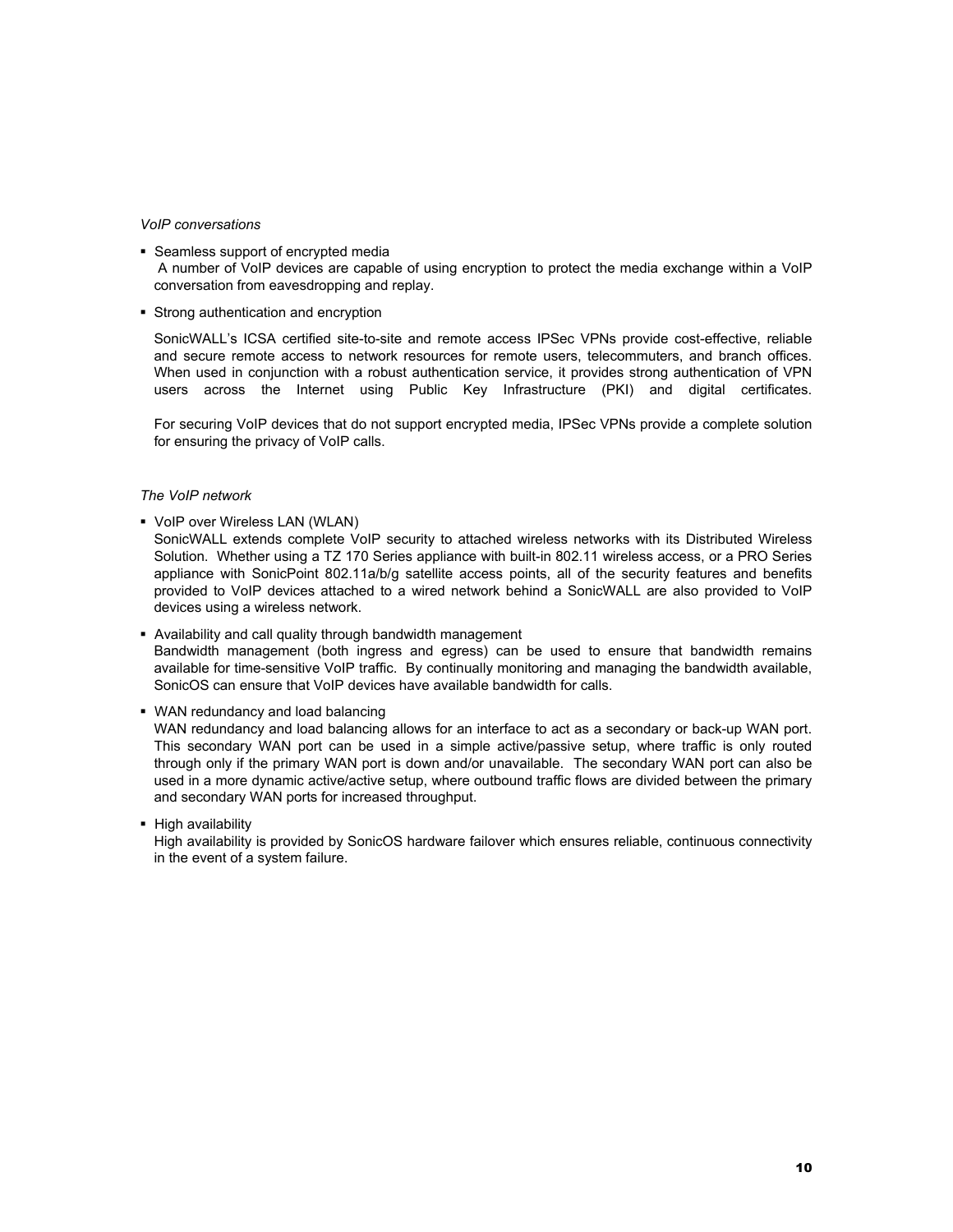## SonicWALL VoIP Network Interoperability and Protocol Support

#### *SonicWALL VoIP Network Interoperability*

SonicOS efficiently and effectively decapsulates, decodes, validates, transforms as necessary, tracks and monitors all VoIP signaling traffic while at the same time validating and fast tracking VoIP media traffic to provide an industry-leading level of security

and ease of use.

 'Plug-and-protect' support for VoIP devices Using advanced monitoring and tracking technology, a VoIP device is automatically protected as soon as it is plugged into the network behind a SonicWALL security appliance.

SonicWALL has eliminated the need for continual firewall reconfiguration, as required by some other vendors. With SonicOS, VoIP device adds, changes, and removals are handled automatically, ensuring that no VoIP device is left unprotected.

 Full syntax validation of all VoIP signaling packets

Received signaling packets are fully parsed within SonicOS to ensure they comply with the syntax defined within their associated standard. By performing syntax validation, the firewall can ensure that malformed packets are not permitted to pass through and adversely affect their intended target.

This is a key difference between SonicWALL and other firewall vendors who claim to support VoIP. In some cases, these vendors are simply opening up ports—without any regard for the traffic that flows through them. In other cases, a few fields are checked primarily those that are likely to be modified as part of the NAT process and the rest simply ignored.

SonicWALL performs high-performance c**omplete** packet validation for each and every signaling packet.

| <b>SONICWALL</b>                     | COMPREHENSIVE INTERNET SECURITY®                                              |                |
|--------------------------------------|-------------------------------------------------------------------------------|----------------|
| System<br><b>Network</b>             | <b>VolP &gt; Settings</b>                                                     |                |
| <b>SonicPoint</b><br><b>Firewall</b> | <b>General Settings</b>                                                       |                |
| VoIP                                 | Enable consistent NAT                                                         |                |
| Settings                             | <b>SIP Settings</b>                                                           |                |
| <b>Call Status</b>                   | <b>Enable SIP Transformations</b><br>Permit non-SIP packets on signaling port |                |
|                                      | SIP Signaling inactivity time out (seconds):                                  | 1800           |
|                                      | SIP Media inactivity time out (seconds):                                      | 120            |
|                                      | Additional SIP signaling port (UDP) for transformations (optional):           | $\overline{0}$ |
|                                      | <b>H.323 Settings</b>                                                         |                |
| <b>VPN</b><br><b>Users</b>           | $\triangleright$ Enable H.323 Transformations                                 |                |
| <b>Hardware Failover</b>             | Only accept incoming calls from Gatekeeper                                    |                |
| <b>Security Services</b>             | Enable LDAP ILS Support                                                       |                |
| Log                                  | H.323 Signaling/Media inactivity time out (seconds):<br>300                   |                |
| <b>Wizards</b>                       | 0.0.0.0<br>Default WAN/DMZ Gatekeeper IP Address:                             |                |
| Help                                 |                                                                               |                |
| Logout                               |                                                                               |                |

Figure 3 VoIP GUI Settings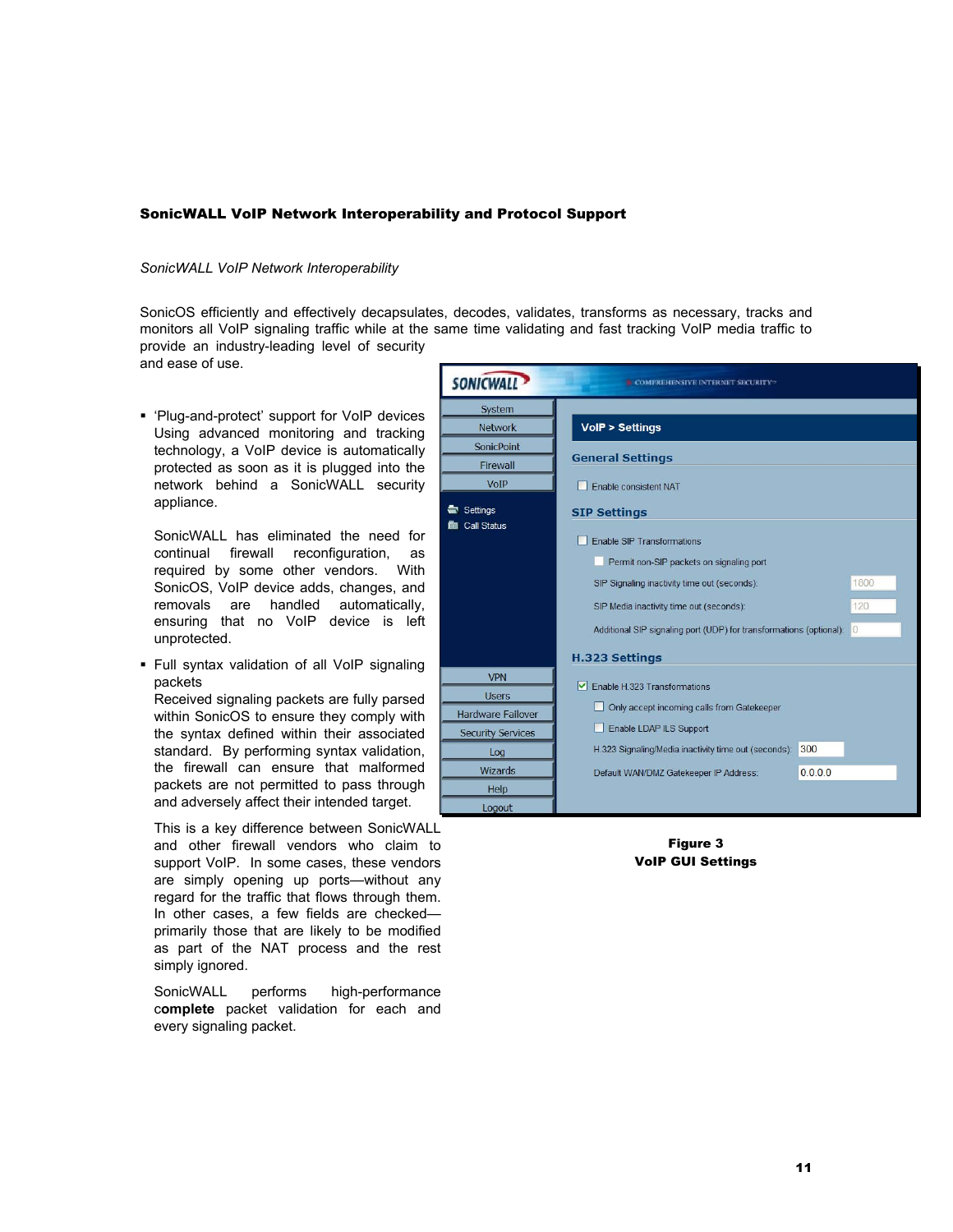Support for dynamic setup and tracking of media streams

SonicOS tracks each VoIP call from the first signaling packet requesting a call setup, to the point where the call ends. Only based on the successful call progress are additional ports opened (for additional signaling and media exchange) between the calling and called party.

Media ports that are negotiated as part of the call setup are dynamically assigned by the firewall. Subsequent calls, even between the same parties, will use different ports, thwarting an attacker who may be monitoring specific ports.

Required media ports are only opened when the call is fully connected, and are shut down upon call termination. Traffic that tries to use the ports outside of the call is dropped, providing added protection to the VoIP devices behind the firewall.

Other security vendors use static mappings for the media ports and in some cases leave them open even when not in a call. This approach unnecessarily exposes the VoIP devices to attackers, and puts the rest of the IP infrastructure at risk.

#### Validation of headers for all media packets

SonicOS examines and monitors the headers within media packets to allow detection and discarding of out-of-sequence and retransmitted packets (beyond window). Also, by ensuring that a valid header exists, invalid media packets are detected and discarded.

This is another key differentiator between SonicWALL and other security vendors. By tracking the media streams as well as the signaling, SonicWALL provides protection for the entire VoIP session.

#### Configurable inactivity timeouts for signaling and media

In order to ensure that dropped VoIP connections do not stay open indefinitely, SonicOS monitors the usage of signaling and media streams associated with a VoIP session. Streams that are idle (i.e., no packet exchanged) for more than the configured timeout are shut down to prevent potential security holes.

#### SonicOS allows the administrator to control incoming calls By requiring that all incoming calls are authorized and authenticated by the H.323 Gatekeeper or SIP Proxy, SonicOS can block unauthorized and spam calls. This allows the administrator to be sure that the VoIP network is being used only for those calls authorized by the company.

#### **SonicOS supports media streams from any CODEC** Media streams carry audio and video signals that have been processed by a hardware/software CODEC (COder/DECoder) within the VoIP device. CODECs use coding and compression techniques to reduce the amount of data required to represent audio/video signals.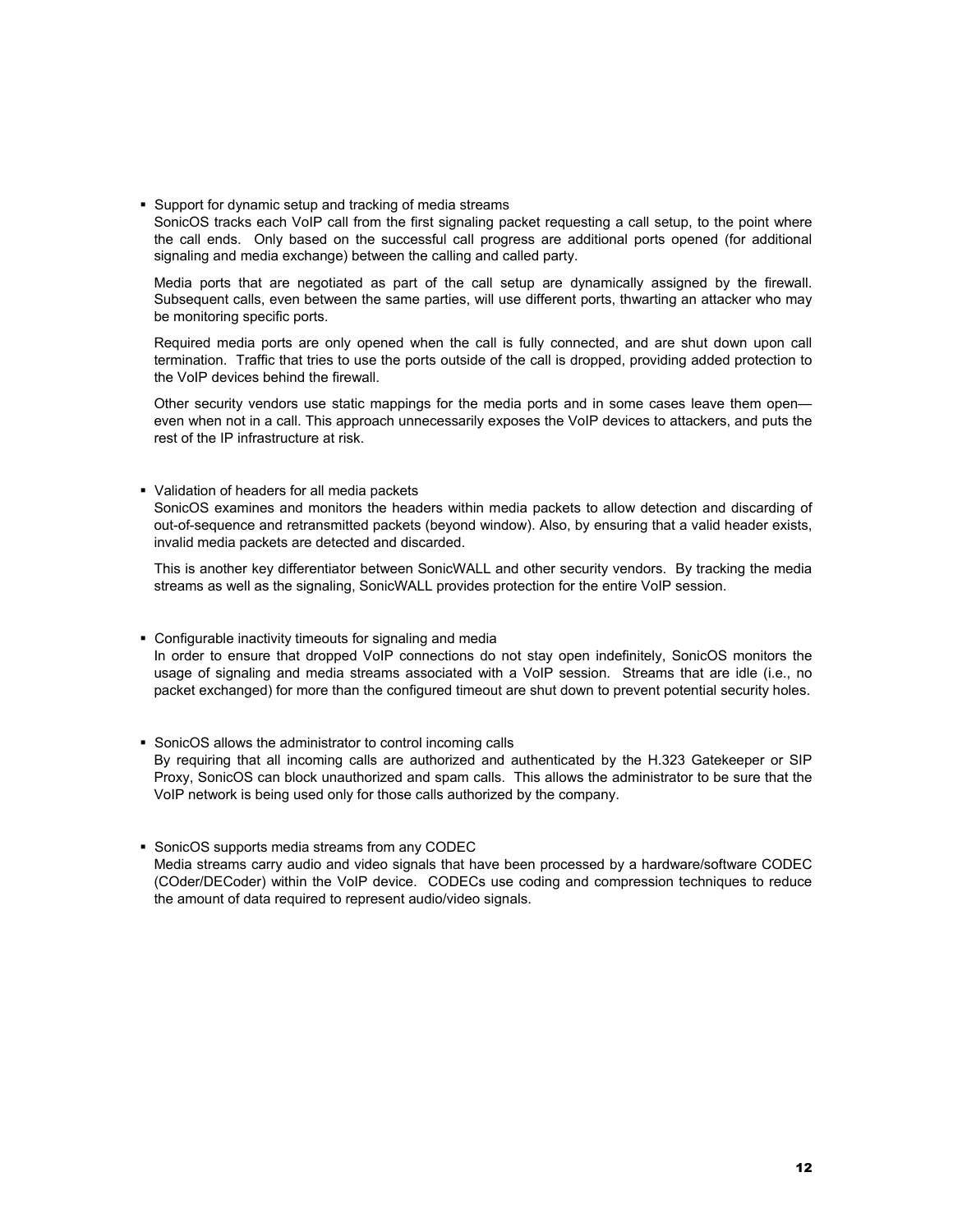- o Some examples of CODECs are:
	- H.264, H.263, and H.261 for video
	- MPEG4, G.711, G.722, G.723, G.728, G.729 for audio
- Comprehensive monitoring and reporting For all supported VoIP protocols, SonicOS offers extensive monitoring and troubleshooting tools:
	- o Dynamic live reporting of active VoIP calls, indicating the caller and called parties, and bandwidth used.
	- $\circ$  Audit logs of all VoIP calls, indicating caller and called parties, call duration, and total bandwidth used. Logging of abnormal packets seen (such as a bad response) with details of the parties involved and condition seen.
	- o Detailed syslog reports and ViewPoint reports for VoIP signaling and media streams. SonicWALL ViewPoint is a Web-based graphical reporting tool that provides detailed and comprehensive reports of your security and network activities based on syslog data streams received from the firewall. Reports can be generated about virtually any aspect of firewall activity, including individual user or group usage patterns and events on specific firewalls or groups of firewalls, types and times of attacks, resource consumption and constraints, etc.

#### *SonicWALL VoIP Protocol Support*

#### H.323

SonicOS provides the following support for H.323:

- VoIP devices running all versions of H.323 (currently 1 through to 5) are supported
- Aside from H.323 support, SonicOS supports VoIP devices using the following additional ITU standards:
	- $\circ$  T.120 for application sharing, electronic white-boarding, file exchange, and chat
	- o H.239 to allow multiple channels for delivering audio, video and data
	- o H.281 for Far End Camera Control (FECC)
- Microsoft's LDAP-based Internet Locator Service (ILS)
- Discovery of the Gatekeeper by LAN H.323 terminals using multicast
- Stateful monitoring and processing of Gatekeeper registration, admission, and status (RAS) messages
- Support for H.323 terminals that use encryption for the media streams
- DHCP Option 150. The SonicWALL DHCP Server can be configured to return the address of a VoIP specific TFTP server to DHCP clients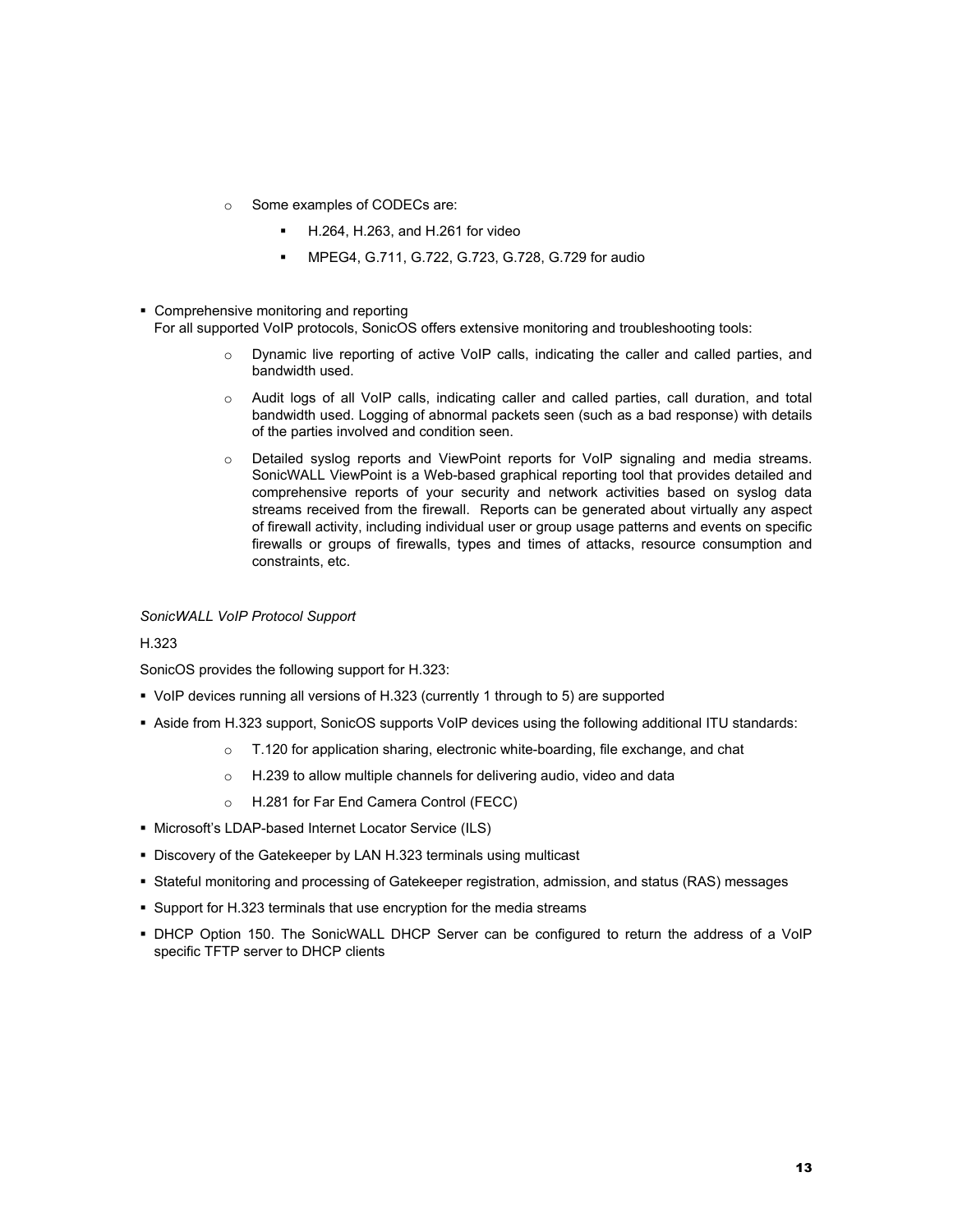*SIP* 

SonicOS provides the following support for SIP:

- Devices using the following standards:
	- o Base SIP standard (both RFC 2543 and RFC 3261)
	- o SIP INFO method (RFC 2976)
	- o Reliability of provisional responses in SIP (RFC 3262)
	- o SIP specific event notification (RFC 3265)
	- o SIP UPDATE method (RFC 3311)
	- o DHCP option for SIP servers (RFC 3361)
	- o SIP extension for instant messaging (RFC 3428)
	- o SIP refer method (RFC 3515)
	- o Extension to SIP for symmetric response routing (RFC 3581)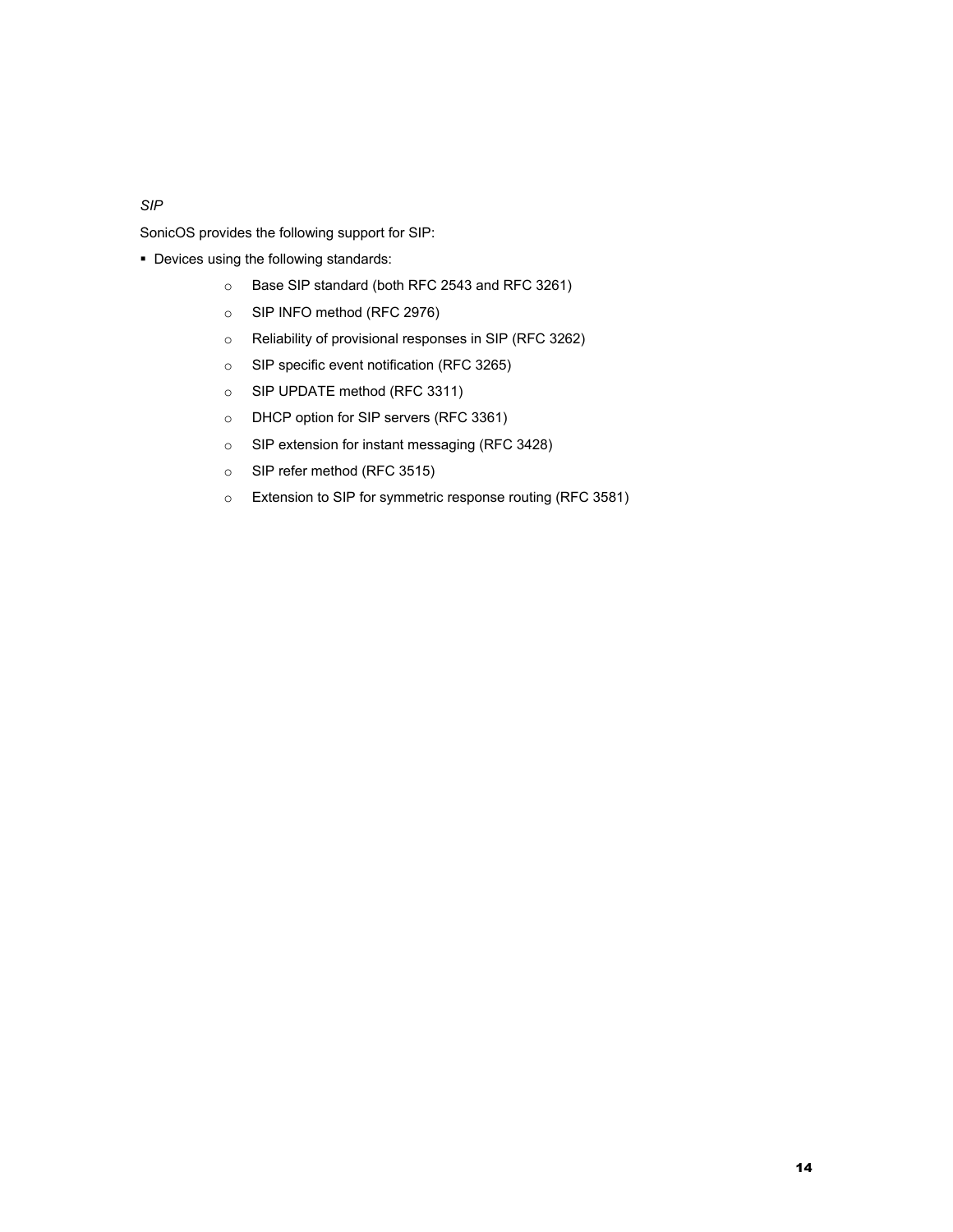# SonicWALL VoIP Vendor Interoperability

The following is a partial list of devices from leading manufacturers with which SonicWALL interoperates.

## H.323

| Soft-phones                 |                     |  |
|-----------------------------|---------------------|--|
| <b>Microsoft NetMeeting</b> | OpenPhone           |  |
| SJLabs SJ Phone             |                     |  |
| Telephones/VideoPhones      |                     |  |
| <b>Cisco 7905</b>           | D-Link DV 1000      |  |
| PolyCom VS-FX               | Sony PCS-1          |  |
| Sony PCS-11                 |                     |  |
| Gatekeepers                 |                     |  |
| Cisco IOS                   | OpenH323 Gatekeeper |  |
| <b>Gateway</b>              |                     |  |
| Cisco VG200                 |                     |  |

## SIP

| Soft-phones                 |                                 |
|-----------------------------|---------------------------------|
| Apple iChat                 | Microsoft MSN Messenger         |
| Nortel Multimedia PC Client | PingTel Instant Xpressa         |
| Siemens SCS Client          | SJLabs SJPhone                  |
| XTen X-Lite                 | Ubiquity SIP User Agent         |
| Telephones/ATAs             |                                 |
| <b>Cisco 7905</b>           | <b>Cisco 7960</b>               |
| Cisco ATA 186               | Grandstream BudgetOne 100       |
| <b>Mitel 5055</b>           | Packet8 ATA                     |
| PingTel Xpressa             | PolyCom SoundPoint IP 500       |
| Pulver Innovations WiSIP    |                                 |
| <b>SIP Proxies/Services</b> |                                 |
| Cisco SIP Proxy Server      | Brekeke Software OnDo SIP Proxy |
| Packet <sub>8</sub>         | Siemens SCS SIP Proxy           |
| Vonage                      |                                 |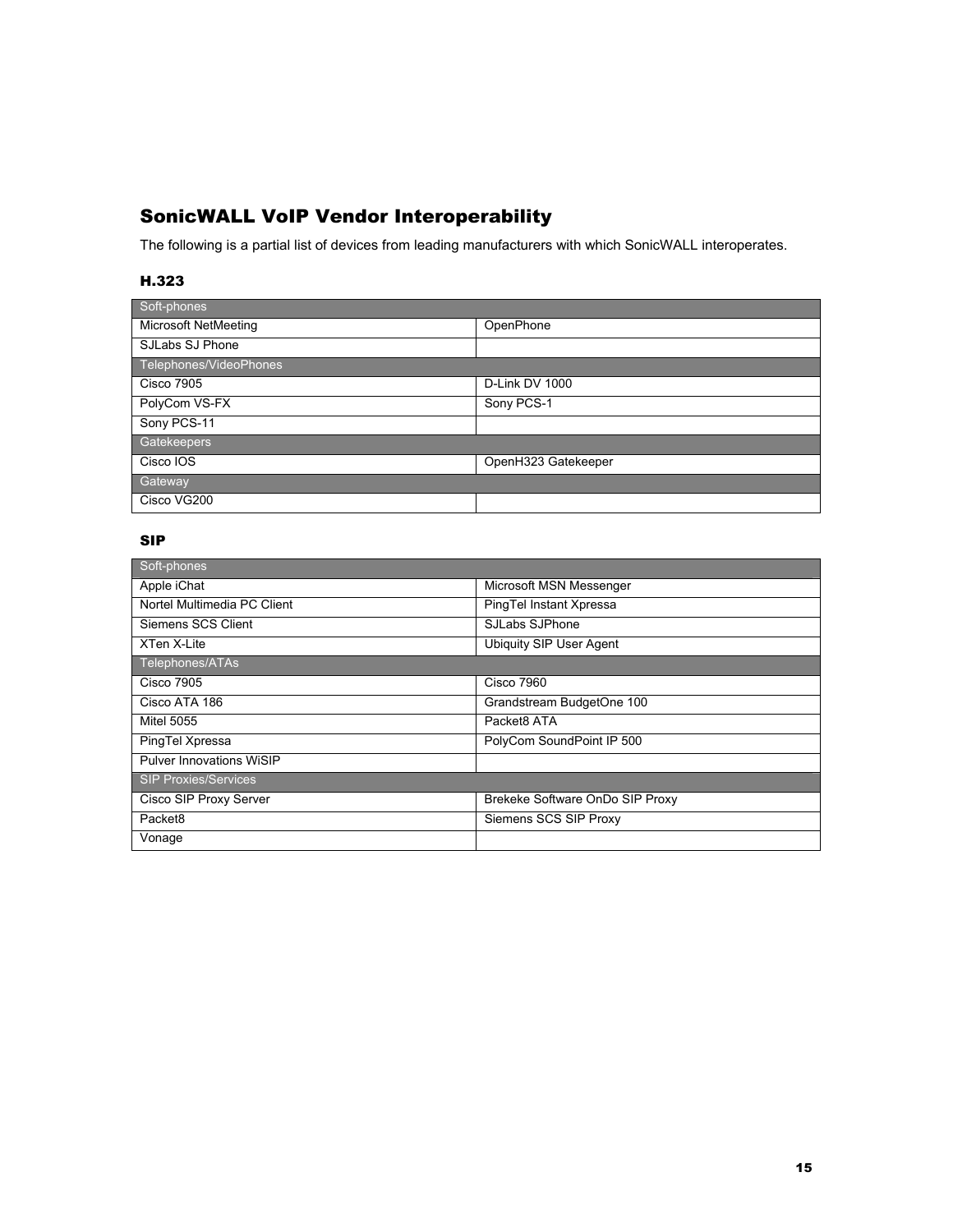# Example VoIP Call Flows

The following are some examples of VoIP call flows that other solutions may not support, or only support inefficiently.

SonicOS provides an efficient and secure solution for all VoIP call scenarios.

#### Incoming Calls

The following sequence illustrates how SonicOS handles an incoming call:



#### 1. Phone B registers with VoIP Server.

By monitoring the outgoing VoIP registration requests, SonicOS is able to build an internal database of the accessible IP phones behind it. SonicOS translates between Phone B private IP address and the public firewall address within registration messages. The VoIP Server is unaware that Phone B is behind a firewall and has a private IP address—it associates Phone B with the firewall public IP address.

2. Some time later, Phone A initiates a call to Phone B by sending a request to the VoIP Server. Phone A does not know how to reach Phone B—it just has an alias or phone number for Phone B. As part of the call request, Phone A provides the VoIP Server with details of the media types and formats it is able to handle, together with the associated IP addresses and ports for them.

3. VoIP Server validates the call request and sends the request to Phone B.

The incoming call request is sent to the firewall public IP address by the VoIP Server. When it reaches the firewall, SonicOS validates the source and content of the request. Based on the (public) IP address information contained within the request, a database lookup is performed to determine the private address to which to send the request.

SonicOS translates between public firewall address and Phone B private IP address within call request messages.

#### 4. Phone B rings and is answered.

When Phone B is answered, it returns information to the VoIP Server for the media types and formats it is able to handle together with the associated IP addresses and ports for them. SonicOS translates this private IP information to use the public firewall address for messages going back to the VoIP Server. This media information is also included within the internal database by SonicOS.

5. VoIP Server returns Phone B media IP information to Phone A.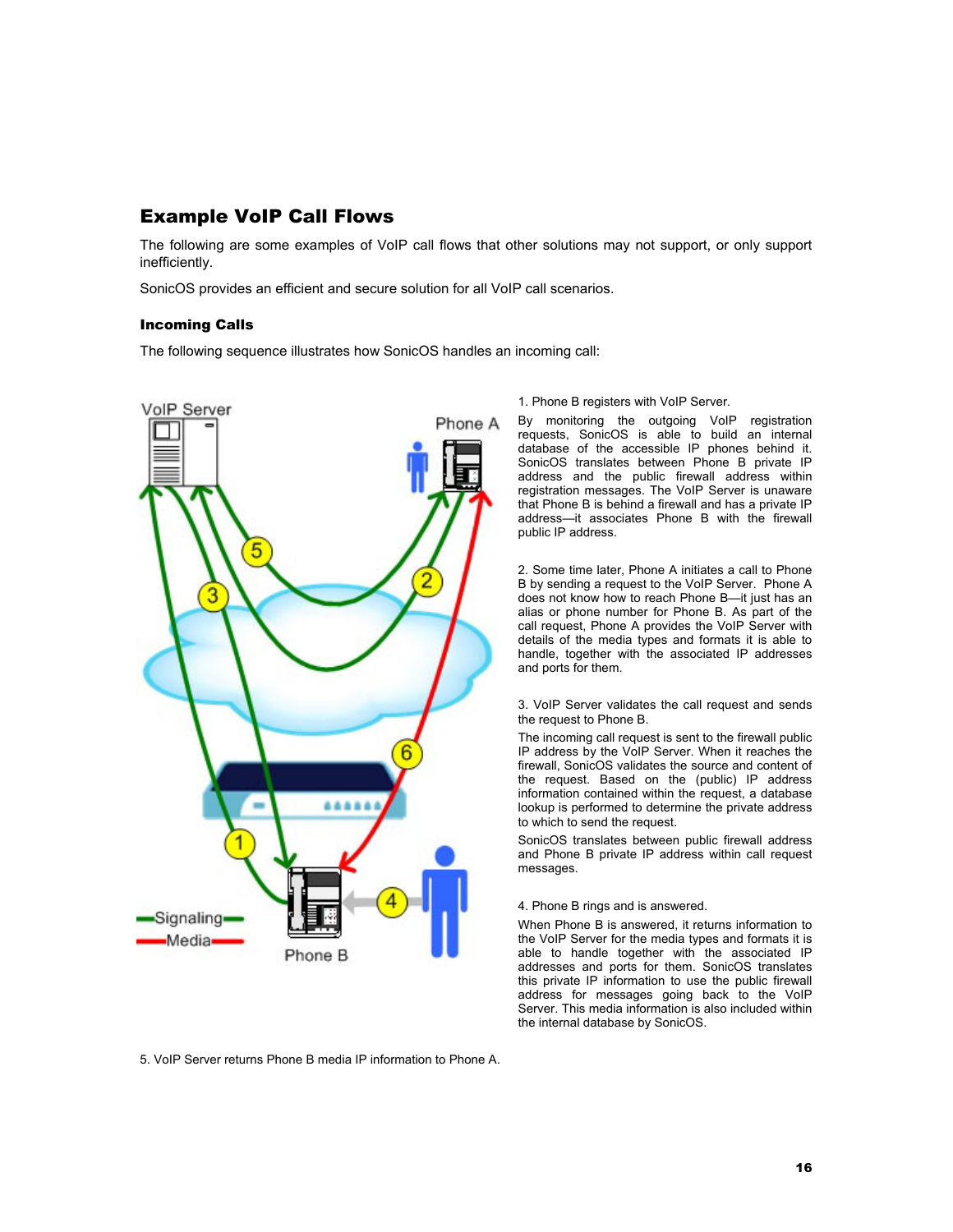Phone A now has enough information to begin exchanging media with Phone B. Phone A does not know that Phone B is behind a firewall, as it was given the public address of the firewall by the VoIP Server.

6. Phone A and Phone B are connected and can exchange audio/video/data.

Using the internal database, SonicOS ensures that media comes from only Phone A and is only using the specific media streams permitted by Phone B.

#### Local Calls

The following sequence illustrates the flow for a call between two phones behind a SonicWALL:



1. Phone A registers with VoIP Server.

Phone A is added to the SonicOS internal database of the accessible IP phones behind it. SonicOS translates between Phone A private IP address and the public firewall address within registration messages. The VoIP Server is unaware that Phone A is behind a firewall—it associates Phone A with the firewall public IP address.

2. Phone B registers with VoIP Server.

Phone B is also added to the SonicOS internal database of the accessible IP phones behind it. SonicOS translates between Phone B private IP address and the public firewall address within registration messages. Again the VoIP Server is unaware that Phone B is behind a firewall —it also associates Phone B with the same firewall public IP address (but on a different port than that for Phone A).

#### 3. Some time later, Phone A initiates a call to Phone B by sending a request to the VoIP Server.

Even though they are behind the same firewall, Phone A does not know how to reach Phone B—it just has an alias or phone number for Phone B. As part of the call request, Phone A provides the VoIP Server with details of the media types and formats it is able to handle ,together with the associated IP addresses and ports for them. SonicOS translates this private IP information to use the public firewall address for messages going back to the VoIP Server. This media information is also included within the internal database by SonicOS.

4. VoIP Server validates the call request and sends the request to Phone B.

The incoming call request is sent to the firewall public IP address by the VoIP Server. When it reaches the firewall, SonicOS validates the source and content of the request. Based on the (public) IP address information contained within the request, a database lookup is performed to determine the private address to which to send the request.

As the calling party and media information relates to a phone (Phone A) behind this firewall, SonicOS, using the internal database, translates them back to the private addresses and ports for Phone A.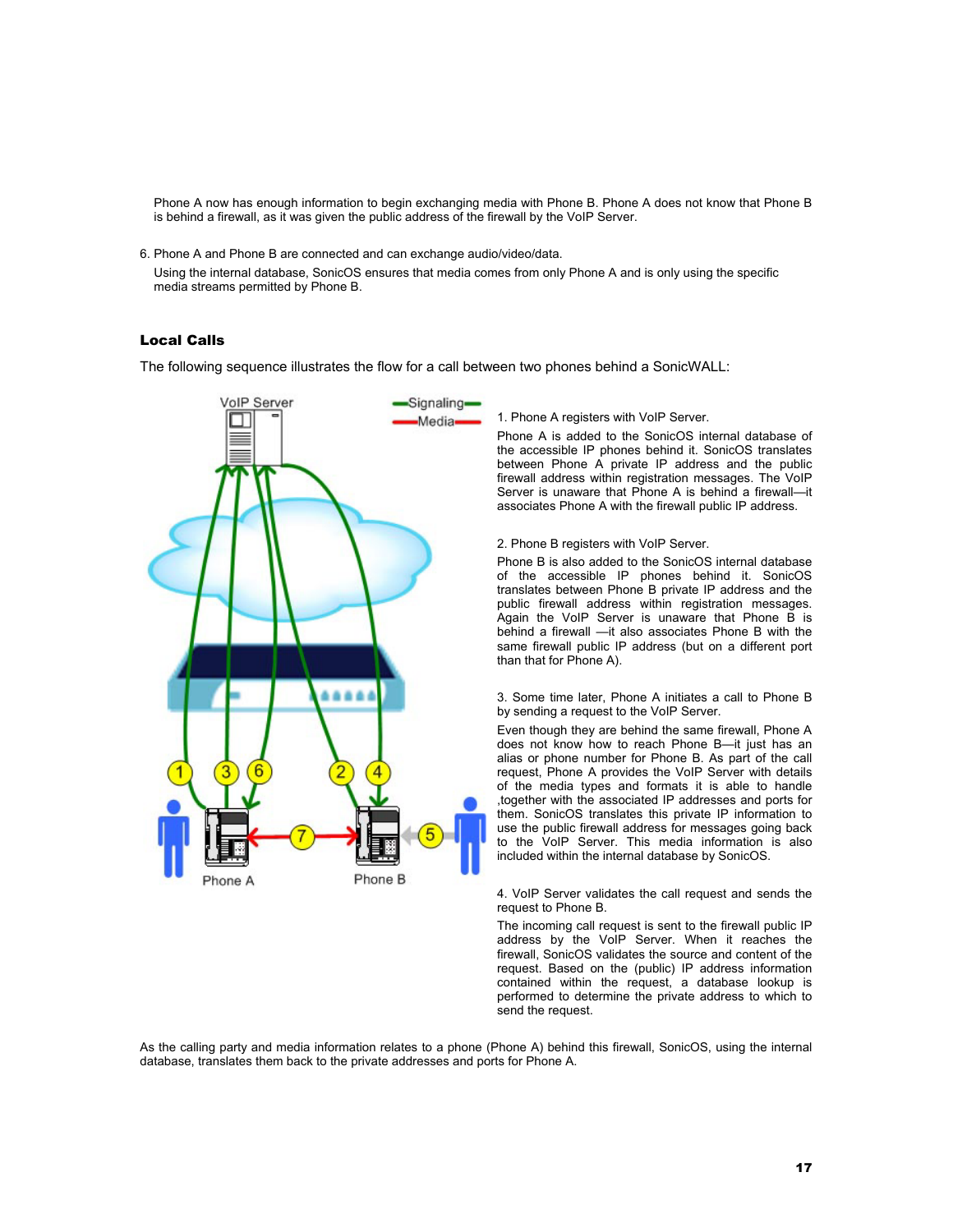5. Phone B rings and is answered.

When Phone B is answered, it returns information to the VoIP Server for the media types and formats it is able to handle together with the associated IP addresses and ports for them.

SonicOS translates this private IP information to use the public firewall address for messages going back to the VoIP Server. This information is also included within the internal database by SonicOS.

6. VoIP Server returns Phone B media IP information to Phone A.

Both the called and calling party information within the messages are translated by SonicOS back to the private addresses and ports for Phone A and Phone B. Phone A now has enough information to begin exchanging media directly with Phone B.

7. Phone A and Phone B are connected and can directly exchange audio/video/data.

By intelligently tracking the entire call setup, SonicOS permits (VoIP Server authorized) calls between devices that are behind it to be connected directly. These calls can take advantage of their local network characteristics without the need for traffic traveling unnecessarily outside the firewall.